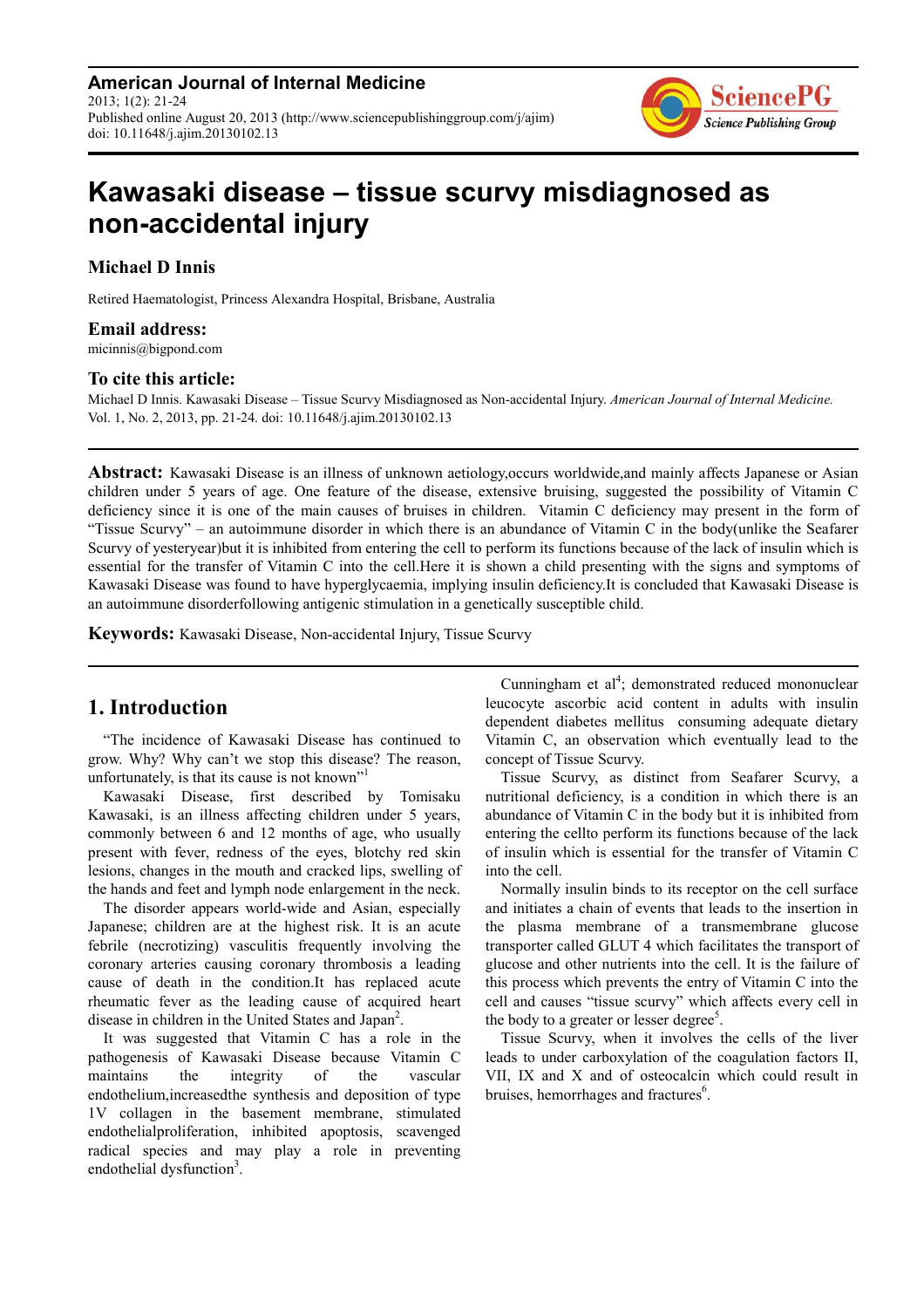## **2. Method**

To determine whether a similar situation was the cause of Kawasaki Disease the clinical and laboratory investigations of a child alleged to have been physically abused were reexamined. It was found the child had the clinical features of Kawasaki Disease and his Blood Tests showed evidence of hyperglycaemia proving a deficiency of Insulin and thereby establishing Tissue Scurvy as the cause of his physical signs and symptoms.

#### *2.1. Case Report*

A three year old boy was brought to the hospital Emergency Department by his mother with the complaint that he was not "breathing right." The child had been left in the care of the mother's partner.



*Picture 1. Swelling of hand and arms* 

The child was being punished and given "time out" by being made to stand in the corner for some minor dispute with his siblings. While there he suddenly collapsed, fell to the ground and stopped breathing.

The carer immediately commenced CPR with marginal success in that the child started breathing spontaneously but irregularly and became limp and unresponsive.

The mother was called and together they went to the hospital where the attending doctor noted the child was grey, limp, unconscious and unresponsive, hemiparetic with "ecchymoses from head to toe" and "declared a Trauma, Level 1." It was also noted that "his hands were swollen into balls as if they had been crushed" and the feet had round reddened areas.

Further examination, according to the admitting doctor, showed "multiple bruises on the abdomen, back, face, legs? bite marks, ?ligature marks around neck" and the bruises were of "varying ages". Some of the bruises had a central pallor and some "resembled cigarette burns".



*Picture 2. Multiple bruises on the face* 

A Consultant Paediatrician noted:-

- 1.Lichenified rash on neck
- 2.Laceration left side forehead
- 3.Bruises on both sides of the face
- 4.Laceration right cheek.
- 5. Purple spots on the chest.
- 6.Linear bruises on the left shoulder

7.Eschars both arms and back and right side of the abdomen.

- 8.Finger tip marks on the right arm
- 9. Scattered bruises on both legs
- 10. Red marks on the scrotum
- 11. Red mark on the left hip
- 12.Swelling of both hands and arms.

No explanation could be offered for the bruises by the mother or boyfriend other than the child bruised easily and was continually falling off his bicycle, having refused to use "trainer wheels". Furthermore his older siblings play rough and "kick him in the groin" sometimes. His mother had noticed the swelling of the hands some days earlier and the boyfriend, thinking the child had developed a rash on his neck, applied some cream. Dried "cracked lips" also were noted and cream applied. The child had been vomiting recently and complained of a headache for which he was given Tylenol.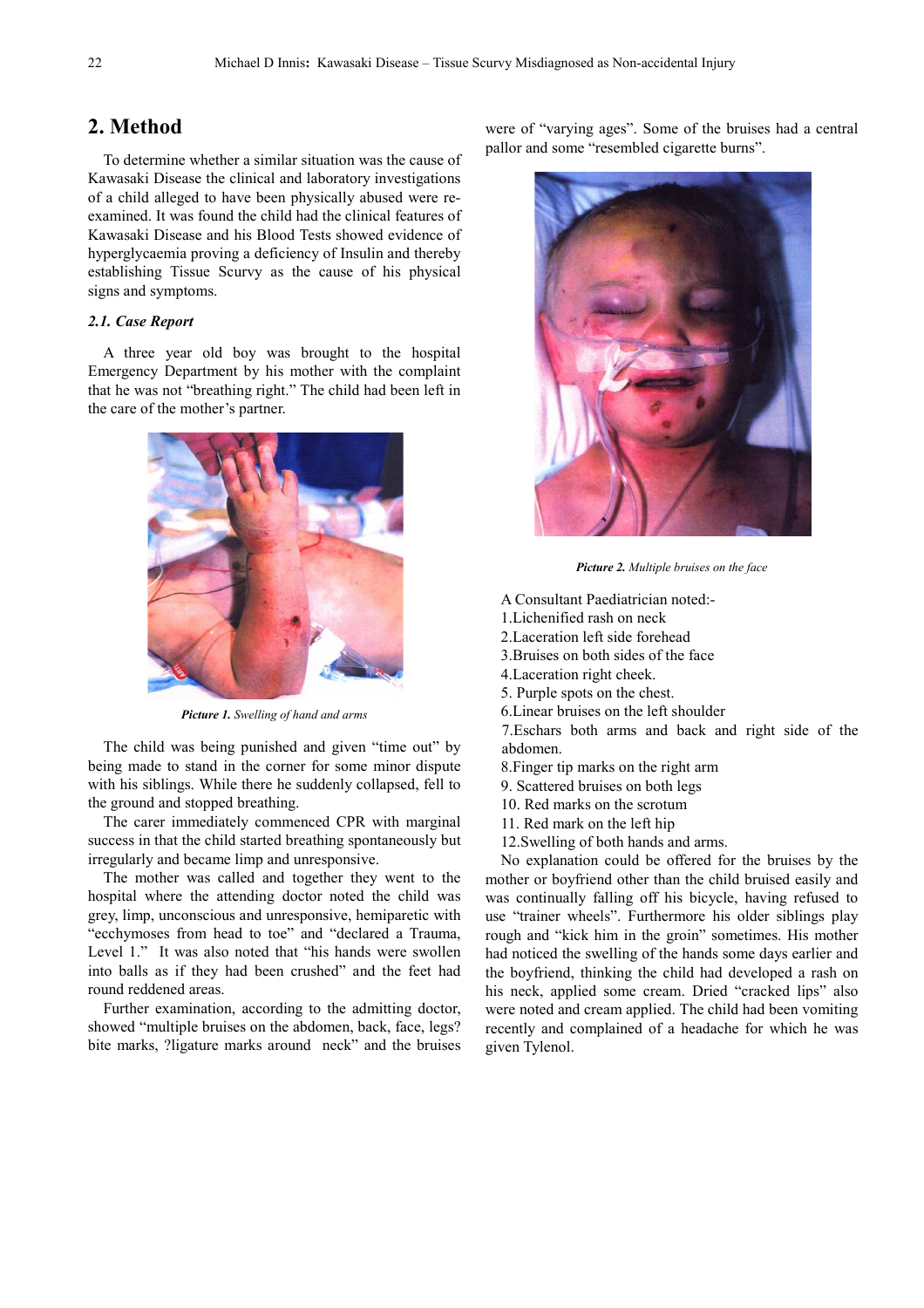

*Picture 3. Polymorphous skin lesions* 

A MRI Brain Scan "showed small bilateral occipital and tentorial subdural haemorrhages somewhat larger on the right than the left side. A small left frontal subdural effusion. A moderate size left temporal haemorrhagic contusion and multiple areas of abnormal diffusion and FLAIR signal involving the left frontal, occipital and temporal lobes as well as the right parietal and occipital cortex, the superior medial right frontal areas of cortex level cerebellar hemispheres. These diffusion and FLAIR signal abnormalities likely represent underlying cortical oedema".

"There was blood around the bowel and in the retrosternal space".



*Picture 4. Scattered bruises over the back and legs* 

Significant Laboratory Investigations on admission were:-

#### *2.1.1. Evidence of Autoimmune Beta Cell Dysfunction*

|                              |           | 1. Glucose 141 mg/dLNR $60 - 115$ mg/dL |
|------------------------------|-----------|-----------------------------------------|
| 2. ALT                       | $177$ U/L | NR $7 - 90$ U/L                         |
| 3. AST                       | 187 U/L   | $NR = 5 - 60$ U/L                       |
| 4. GGPT                      | 91 U/L    | $NR$ 8 - 78 U/L                         |
| 5. Albumin $2.8 \text{ g/L}$ |           | NR $3.4 - 5.1$ g/L                      |

#### *2.1.2. Evidence of Acidosis*

Blood pH 7.29 NR 7.32 – 7.42

#### *2.1.3. Evidence of Anaemia*

| 1. Het | $32.6\%$    | NR $34 - 40\%$        |
|--------|-------------|-----------------------|
| 2. Hgb | $10.9$ g/dl | NR $11.5 - 13.5$ g/dl |

## *2.1.4. Evidence of a Coagulation Disorder*

1. Prothrombin Time  $11.7$  secs NR  $10.1 - 11.5$ 2. PartialThromboplastin Time 23 secs NR 26 - 38 3. Platelet count  $240$  K/cc mm NR  $140 - 440$ 4.Fibrinogen 427 mg/dl NR 200 – 466

## **3. Discussion**

The Evidence of Kawasaki Disease is:-

Classically Kawasaki Disease is suggested by FEVER of more than 5 days duration and at least four of the five following conditions:-

1. Non-purulent conjunctivitis. Non-exudative bulbar conjunctival injection

2. Oropharyngeal changes (injected pharynx, strawberry tongue, fissured lips)

3. Polymorphous skin lesions

4. Cervical Lymph node enlargement

5. Extremity changes (erythema of palms and soles, edema of the hands and feet, periungual desquamation)

In addition elevation of liver enzyme values, usually two to threefold is common in Kawasaki Disease according to Leung et al. $<sup>7</sup>$ </sup>

Atypical Kawasaki Disease presents with some of these features, not necessarily appearing at the same time.

In this child the polymorphous skin lesions (described, erroneously, as bites, cigarette burns, finger marks, eschars and strangulation marks), marked oedema of the hands and arms, erythema of the feet, fissured lips, vomiting and a two-fold elevation of liver enzymes leaves little doubt regarding the diagnosis.

A low blood pH, such as one finds here, is indicative of a change in the metabolism of the body resulting from the non-availability of oxygen as seen in either cardiac or respiratory arrest.

This result supports and is entirely consistent with the history given by the carer that the child suddenly stopped breathing went grey and limp and suffered what is an Apparent Life Threatening Event (ALTE).

The alacrity with which the admitting doctor declared "Trauma Level 1" coloured subsequent clinical and investigative procedures. The possibility of Kawasaki Disease was never raised and the Anti-neutrophil cytoplasmic antibody (ANCA) test which is sometimes positive in this type of vasculitis was never done.

However the presence of hyperglycaemia is clear evidence of Insulin deficiency provoking the onset of Tissue Scurvy. The coronary vessels and myocardium should have been thoroughly investigated as they are a major cause of death in Kawasaki Disease.

## **4. Conclusion**

Leung and Meissner $7$  suggested there are "Many Faces of Kawasaki Syndrome" and the many dysfunctional tissues created by Tissue Scurvy would certainly explain those many faces.A prominent role of vitamin C in